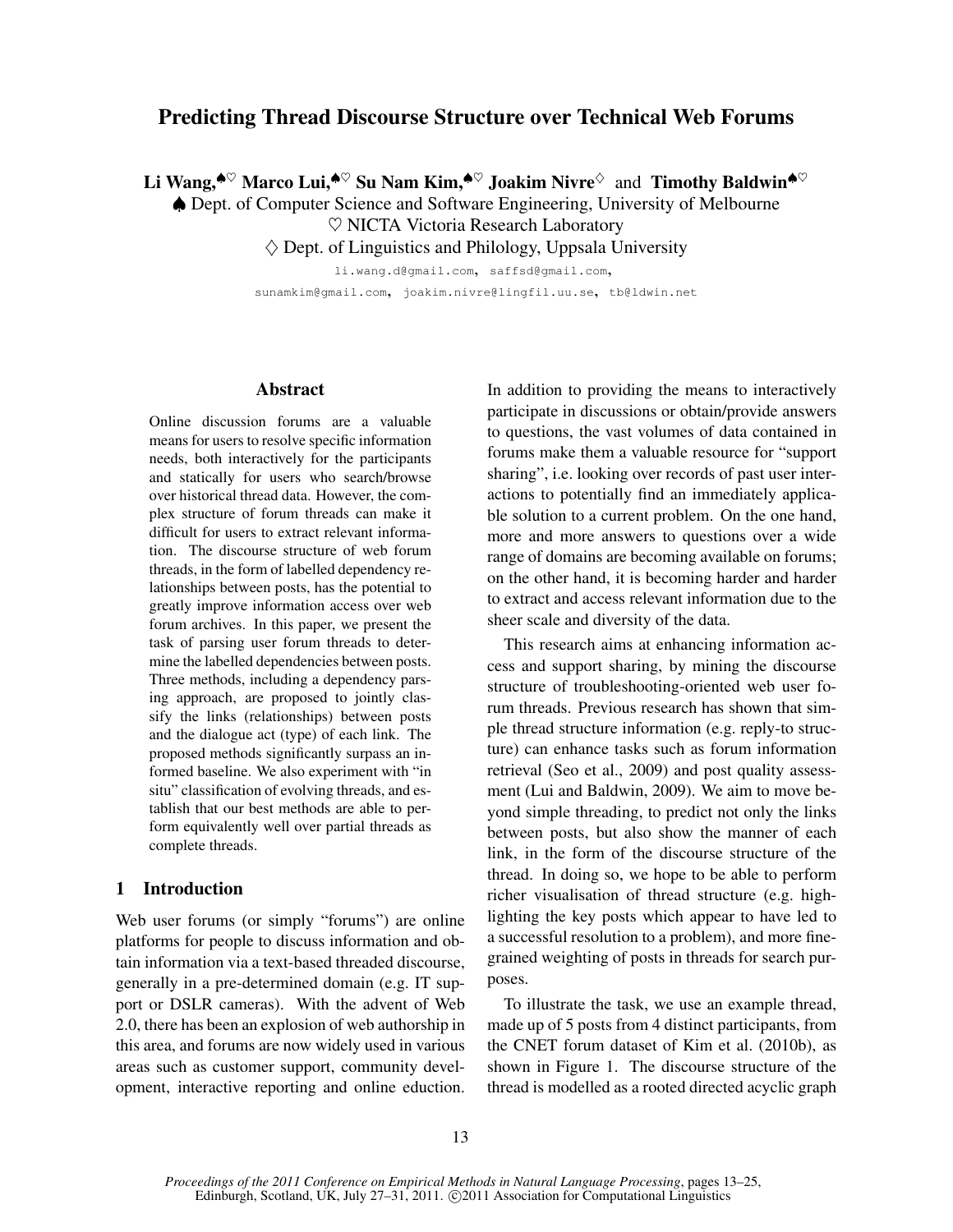

Figure 1: A snippeted and annotated CNET thread

(DAG) with a dialogue act label associated with each edge of the graph. In this example, UserA initiates the thread with a question (dialogue  $act = Question$ -Question) in the first post, by asking how to create an interactive input box on a webpage. In response, UserB and UserC provide independent answers (dialogue  $act =$  Answer-Answer). UserA responds to UserC to confirm the details of the solution (dialogue act = Answer-Confirmation), and at the same time, adds extra information to his/her original question (dialogue  $act = Question-Add$ ); i.e., this one post has two distinct dependency links associated with it. Finally, UserD proposes a different solution again to the original question.

To predict thread discourse structure of this type, we jointly classify the links and dialogue acts between posts, experimenting with a variety of supervised classification methods, namely dependency parsing and linear-chain conditional random fields. In this, we build on the earlier work of Kim et al. (2010b) who first proposed the task of thread discourse analysis, but only carried out experiments on post linking and post dialogue act classification as separate tasks. In addition to achieving state-of-theart accuracy over the task, we carry out in-depth analysis of classification effectiveness at different thread depths, and establish that the accuracy of our method over partial threads is equivalent to that over full threads, indicating that the method is applicable to in-situ thread classification. Finally, we investigate the role of user-level features in discourse structure analysis.

### 2 Related Work

This work builds directly on earlier work of a subset of the authors (Kim et al., 2010b), whereby a novel post-level dialogue act set was proposed, and used as the basis for annotation of a set of threads taken from CNET. In the original work, we proposed a set of novel features, which we applied to the separate tasks of post link classification and dialogue act classification. We later applied the same basic methodology to dialogue act classification over one-on-one live chat data with provided message dependencies (Kim et al., 2010a), demonstrating the generalisability of the original method. In both cases, however, we tackled only a single task, either link classification (optionally given dialogue act tags) or dialogue act classification, but never the two together. In this paper, we take the obvious step of exploring joint classification of post link and dialogue act tags, to generate full thread discourse structures.

Discourse disentanglement (i.e. link classification) and dialogue act tagging have been studied largely as independent tasks. Discourse disentanglement is the task of dividing a conversation thread (Elsner and Charniak, 2008; Lemon et al., 2002) or document thread (Wolf and Gibson, 2005) into a set of distinct sub-discourses. The disentangled discourse is sometimes assumed to take the form of a tree structure (Grosz and Sidner, 1986; Lemon et al., 2002; Seo et al., 2009), an acyclic graph structure (Rosé et al., 1995; Schuth et al., 2007; Elsner and Charniak, 2008; Wang et al., 2008; Lin et al., 2009), or a more general cyclic chain graph structure (Wolf and Gibson, 2005). Dialogue acts are used to describe the function or role of an utterance in a discourse, and have been applied to the analysis of mediums of communication including conversational speech (Stolcke et al., 2000; Shriberg et al., 2004; Murray et al., 2006), email (Cohen et al., 2004; Carvalho and Cohen, 2005; Lampert et al., 2008), instant messaging (Ivanovic, 2008; Kim et al., 2010a), edited documents (Soricut and Marcu, 2003; Sagae, 2009) and online forums (Xi et al.,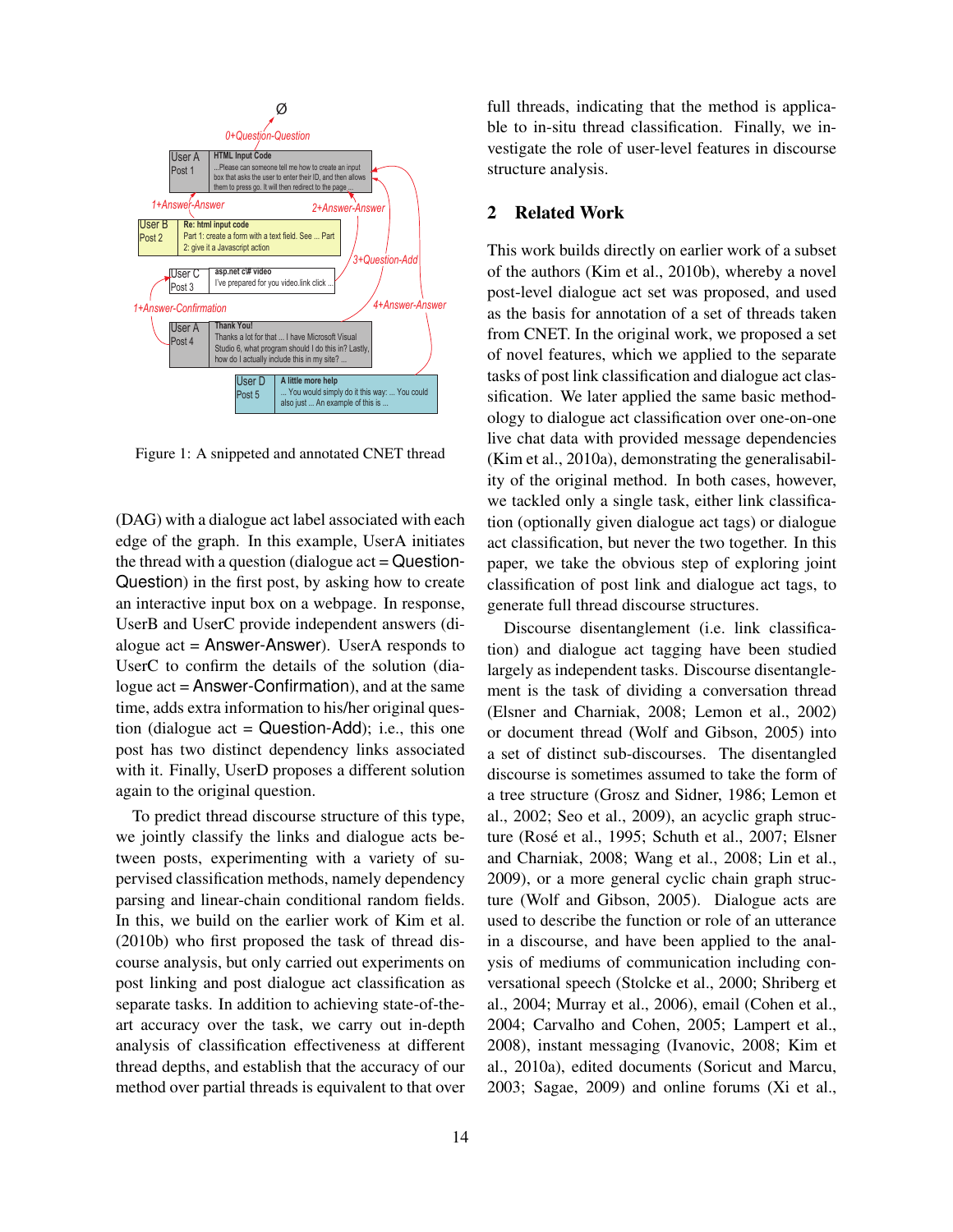2004; Weinberger and Fischer, 2006; Wang et al., 2007; Fortuna et al., 2007; Kim et al., 2010b). For a more complete review of models for discourse disentanglement and dialogue act tagging, see Kim et al. (2010b).

Joint classification has been applied in a number of different contexts, based on the intuition that it should be possible to harness interactions between different sub-tasks to the mutual benefit of both. Warnke et al. (1997) jointly performed segmentation and dialogue act classification over a German spontaneous speech corpus. In their approach, the predictions of a multi-layer perceptron classifier on dialogue act boundaries were fed into an  $n$ -gram language model, which was used for the joint segmentation and classification of dialogue acts. Sutton and McCallum (2005) performed joint parsing and semantic role labelling (SRL), using the results of a probabilistic SRL system to improve the accuracy of a probabilistic parser. Finkel and Manning (2009) built a joint, discriminative model for parsing and named entity recognition (NER), addressing the problem of inconsistent annotations across the two tasks, and demonstrating that NER benefited considerably from the interaction with parsing. Dahlmeier et al. (2009) proposed a joint probabilistic model for word sense disambiguation (WSD) of prepositions and SRL of prepositional phrases (PPs), and achieved state-of-the-art results over both tasks.

There has been a recent growth in user-level research over forums. Lui and Baldwin (2009) explored a range of user-level features, including replies-to and co-participation graph analysis, for post quality classification. Lui and Baldwin (2010) introduced a novel user classification task where each user is classified against four attributes: clarity, proficiency, positivity and effort. User communication roles in web forums have also been studied (Chan and Hayes, 2010; Chan et al., 2010).

Threading information has been shown to enhance retrieval effectiveness for post-level retrieval (Xi et al., 2004; Seo et al., 2009), thread-level retrieval (Seo et al., 2009; Elsas and Carbonell, 2009), sentence-level shallow information extraction (Sondhi et al., 2010), and near-duplicate thread detection (Muthmann et al., 2009). These results suggest that the thread structural representation used in this research, which includes both linking structure and the dialogue act associated with each link, could potentially provide even greater leverage in these retrieval tasks.

Another related research area is post-level classification, such as general post quality classification (Weimer et al., 2007; Weimer and Gurevych, 2007; Wanas et al., 2008; Lui and Baldwin, 2009), and post descriptiveness in particular domains (e.g. medical forums: Leaman et al. (2010)). It has been demonstrated (Wanas et al., 2008; Lui and Baldwin, 2009) that thread discourse structure can significantly improve the classification accuracy for postlevel tasks.

Initiation–response pairs (e.g. question–answer, assessment–agreement, and blame–denial) from online forums have the potential to enhance thread summarisation or automatically generate knowledge bases for Community Question Answering (cQA) services such as Yahoo! Answers. While initiation– response pair identification has been explored as a pairwise ranking problem (Wang and Rosé, 2010), question–answer pair identification has been approached via the two separate sub-tasks of question classification and answer detection (Cong et al., 2008; Ding et al., 2008; Cao et al., 2009). Our thread discourse structure prediction task includes joint classification of post roles (i.e. dialogue acts) and links, and could potentially be performed at the sub-post sentence level to extract initiation–response pairs.

### 3 Task Description and Data Set

The main task performed in this research is joint classification of inter-post links (Link) and dialogue acts (DA) within forum threads. In this, we assume that a post can only link to an earlier post (or a virtual root node), and that dialogue acts are labels on edges. It is possible for there to be multiple edges from a given post, e.g. if a post both confirms the validity of an answer and adds extra information to the original question (as happens in Post4 in Figure 1).

We experiment with two different approaches to joint classification: (1) a linear-chain CRF over combined Link/DA post labels; and (2) a dependency parser. The joint classification task is a natural fit for dependency parsing, in that the task is intrinsically one of inferring labelled dependencies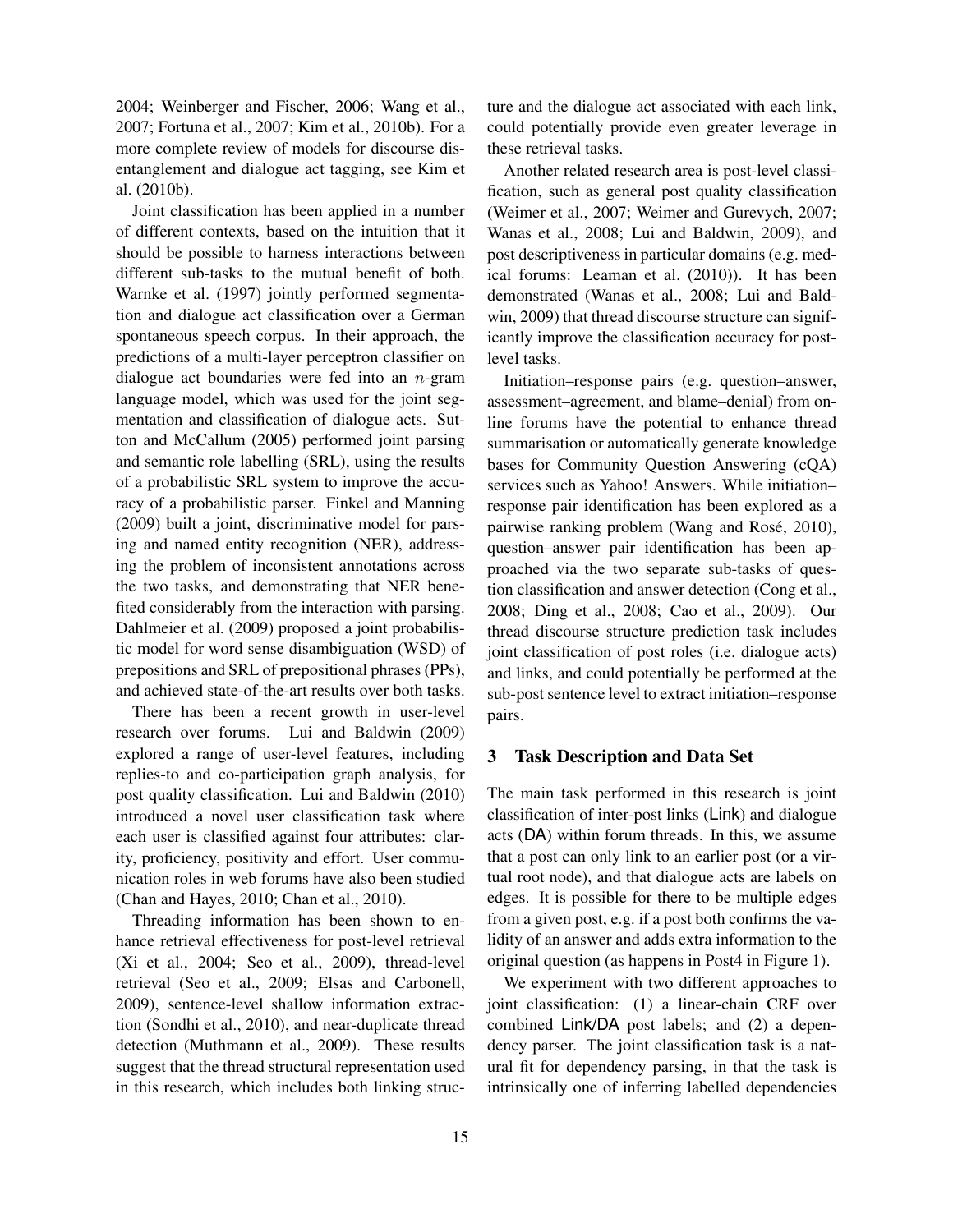between posts, but it has a number of special properties that distinguish it from standard dependency parsing:

- strict reverse-chronological directionality: the head always precedes the dependent, in terms of the chronological sequencing of posts.
- non-projective dependencies: threads can contain non-projective dependencies, e.g. in a 4-post thread, posts 2 and 3 may be dependent on post 1, and post 4 dependent on post 2; around 2% of the threads in our dataset contain nonprojective dependencies.
- multi-headedness: it is possible for a given post to have multiple heads, including the possibility of multiple dependency links to the same post (e.g. adding extra information to a question [Question-Add] as well as retracting information from the original question [Question-Correction]); around 6% of the threads in our dataset contain multi-headed dependencies.
- disconnected sub-graphs: it is possible for there to be disconnected sub-graphs, e.g. in instances where a user hijacks a thread to ask their own unrelated question, or submit an unrelated spam post; around 2% of the threads in our dataset contain disconnected sub-graphs.

The first constraint potentially simplifies dependency parsing, and non-projective dependencies are relatively well understood in the dependency parsing community (Tapanainen and Jarvinen, 1997; Mc-Donald et al., 2005). Multi-headedness and disconnected sub-graphs pose greater challenges to dependency parsing, although there has been research done on both (McDonald and Pereira, 2006; Sagae and Tsujii, 2008; Eisner and Smith, 2005). The combination of non-projectivity, multi-headedness and disconnected sub-graphs in a single dataset, however, poses a challenge for dependency parsing.

In addition to performing evaluation in batch mode over complete threads, we consider the task of "in situ thread classification", whereby we predict the discourse structure of a thread after each post. This is intended to simulate the more realistic setting of incrementally crawling/updating thread data, but needing to predict discourse structure for partial threads. We are interested in determining the relative degradation in accuracy for in situ classification vs. batch classification.

As our dataset, we use the CNET forum dataset of Kim et al.  $(2010b)$ ,<sup>1</sup> which contains 1332 annotated posts spanning 315 threads, collected from the Operating System, Software, Hardware and Web Development sub-forums of cnet.<sup>2</sup> Each post is labelled with one or more links (including the possibility of null-links, where the post doesn't link to any other post), and each link is labelled with a dialogue act. The dialogue act set is made up of 5 super-categories: Question, Answer, Resolution (confirmation of the question being resolved), Reproduction (external confirmation of a proposed solution working) and Other. The Question category contains 4 sub-classes: Question, Add, Confirmation and Correction. Similarly, the Answer category contains 5 sub-classes: Answer, Add, Confirmation, Correction and Objection. For example, the label Question-Add signifies the Question superclass and Add subclass, i.e. addition of extra information to a question. For full details of the dialogue act tagset, see Kim et al. (2010b).

Dependency links are represented by their relative position in the chronologically-sorted list of posts, e.g. 1 indicates a link back to the preceding post, and 2 indicates a link back two posts.

Unless otherwise noted, evaluation is over the combined link and dialogue act tag, including the combination of superclass and subclass for the Question and Answer dialogue acts. For example, 1+Answer-Answer indicates a dependency link back one post, which is an answer to a question. The most common label in the dataset is 1+Answeranswer (28.4%).

## 4 Learners and Features

#### 4.1 Learners

To predict thread discourse structure, we use a structured classification approach — based on the findings of Kim et al. (2010b) and Kim et al. (2010a) — and a dependency parser. The structured classification approach we experiment with is a linear-

<sup>1</sup>Available from http://www.csse.unimelb.edu. au/research/lt/resources/conll2010-thread/

 $^{2}$ http://forums.cnet.com/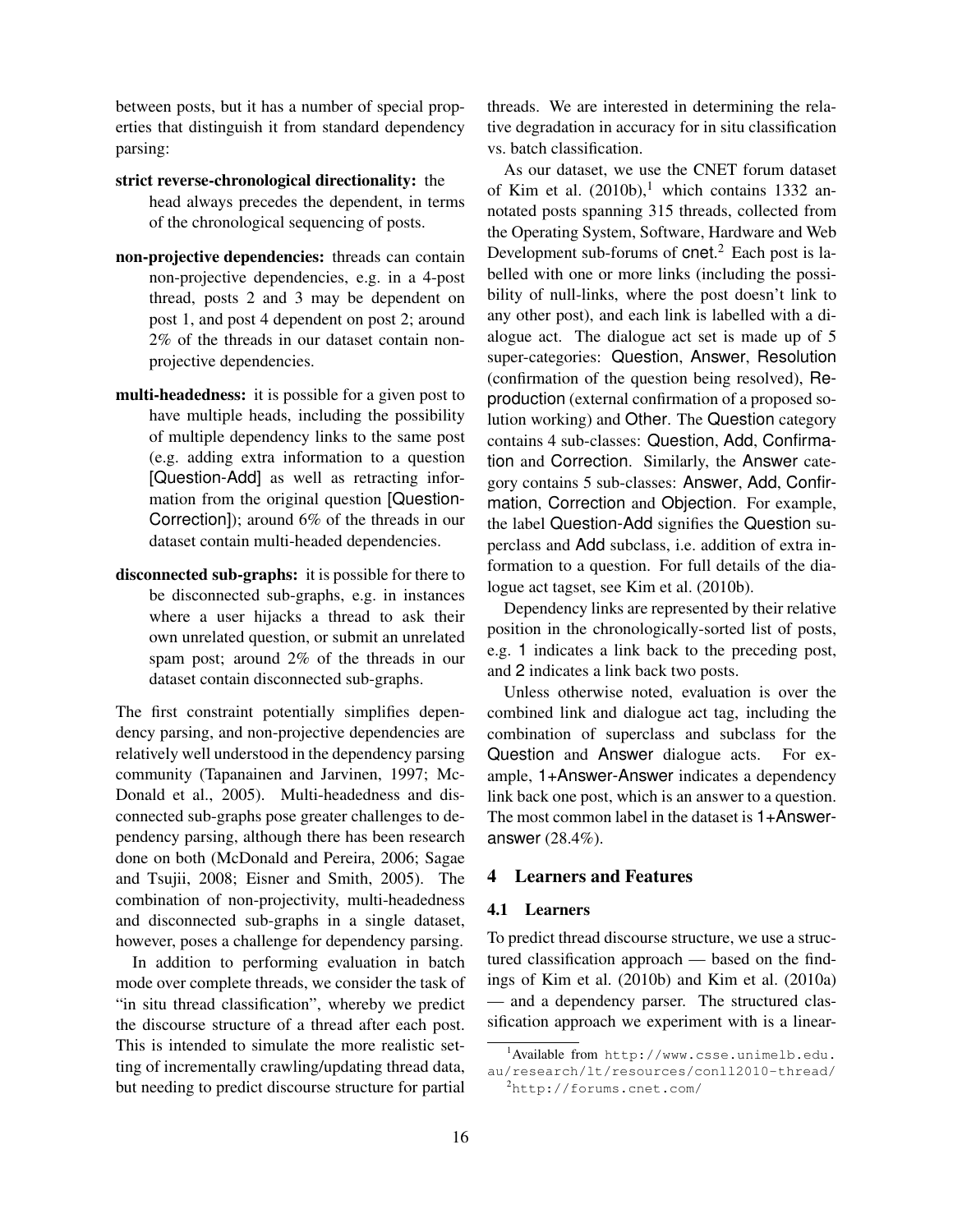chain conditional random field learner (CRF: Lafferty et al. (2001)), within which we explore two simple approaches to joint classification, as is explained in Section 5.1. Dependency parsing (Kübler et al., 2009) is the task of automatically predicting the dependency structure of a token sequence, in the form of binary asymmetric dependency relations with dependency types.

Standardly, CRFs have been applied to tasks such as part-of-speech tagging, named entity recognition, semantic role labelling and supertagging, where the individual tokens are single words. Similarly, dependency parsing is conventionally applied to sentences, with single-word tokens. In our case, our tokens are thread posts, with much greater scope for feature engineering than single words, and technical challenges in scaling the underlying implementations to handle potentially much larger feature sets.

As our learners, we deployed CRFSGD (Bottou, 2011) to learn the CRF, and MaltParser (Nivre et al., 2007) as our dependency parser. CRFSGD uses stochastic gradient descent to efficiently solve the convex optimisation problem, and scales well to large feature sets. We used the default parameter settings for CRFSGD, with feature templates including all unigram features of the current token as well as bigram features combining the previous output token with the current token.

MaltParser implements transition-based parsing, where no formal grammar is considered, and a transition system, or state machine, is learned to map a sentence onto its dependency graph. One feature of MaltParser that makes it well suited to our task is that it is possible to define feature models of arbitrary complexity for each token. In presenting the thread data to MaltParser, we represent the nulllink from the initial post of each thread, as well as any disconnected posts, as the root.

To the best of our knowledge, there is no past work on using dependency parsing to learn thread discourse structure. Based on extensive experimentation, we determined that the MaltParser configuration that obtains the best results for our task is the Nivre algorithm in arc-standard mode (Nivre, 2003; Nivre, 2004), using LIBSVM (Chang and Lin, 2011) with a linear kernel as the learner, and a feature model with exhaustive combinations of features relating to the features and predictions of the first/top

three tokens from both "Input" and "Stack".<sup>3</sup> As such, MaltParser is actually unable to predict any non-projective structures, as experiments with algorithms supporting non-projective structures invariably led to lower results. In our choice of parsing algorithm, we are also unable to detect posts with multiple heads, but can potentially detect disconnected sub-graphs.

### 4.2 Features

The features used in our classifiers are as follows:

#### Structural Features:

- **Initiator** a binary feature indicating whether the current post's author is the thread initiator.
- **Position** the relative position of the current post, as a ratio over the total number of posts in the thread.

### Semantic Features:

- **TitSim** the relative location of the post which has the most similar title (based on unweighted cosine similarity) to the current post.
- **PostSim** the relative location of the post which has the most similar content (based on unweighted cosine similarity) to the current post.
- **Punct** the number of question marks (QuCount), exclamation marks (ExCount) and URLs (UrlCount) in the current post.
- **UserProf** the class distribution (in the training thread) of the author of the current post.

These features are drawn largely from the work of Kim et al. (2010b), with two major differences: (1) we do not use post context features because our learners (i.e. CRFSGD and MaltParser) inherently capture Markov chains; and (2) our UserProf features are customised to the class set associated with the task at hand, e.g. the UserProf features for the standalone linking task take the form of the link labels (and not dialogue act labels) of the posts by the relevant author in the training data. Table 1 shows the feature representation of the third post in a thread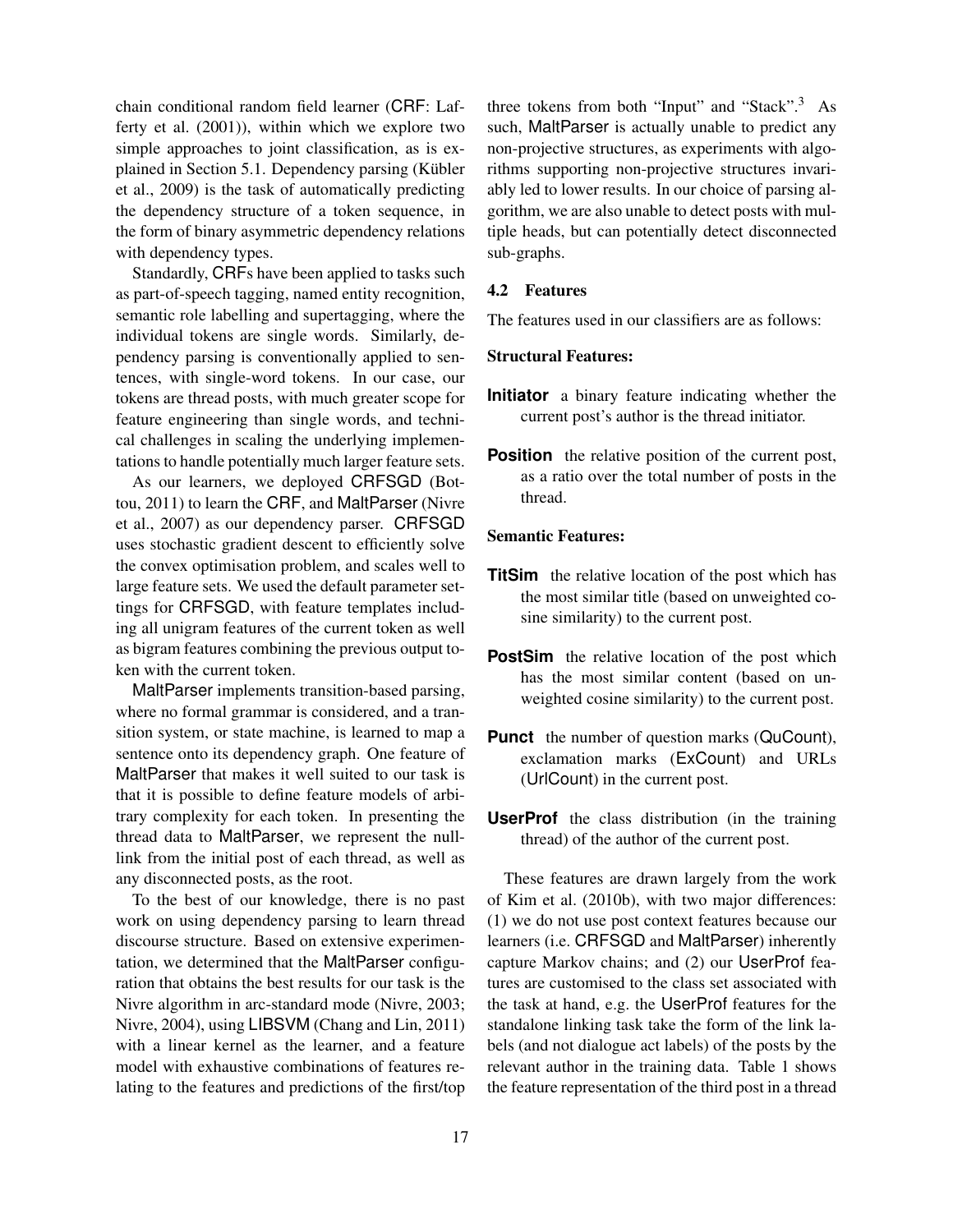| Feature         | Value     | Explanation                     |  |  |
|-----------------|-----------|---------------------------------|--|--|
| Initiator       | 1.0       | post from the initiator         |  |  |
| ExCount         | 4.0       | 4 exclamation marks             |  |  |
| QuCount         | 0.0       | 0 question marks                |  |  |
| UrlCount        | 0.0       | 0 URLs                          |  |  |
| Position        | 0.25      | $\frac{i-1}{n} = \frac{3-1}{8}$ |  |  |
| PostSim         | 2.0       | most similar to post 1          |  |  |
| <b>TitSim</b>   | 2.0       | most similar to post 1          |  |  |
| <b>UserProf</b> | $\vec{x}$ | counts for posts of each        |  |  |
|                 |           | class from the same author      |  |  |
|                 |           | in the training data            |  |  |

Table 1: The feature presentation of the third post in a thread of length 8

of length 8. The values of each feature are scaled to the range  $[0, 1]$  before being fed into the learners.

We also experimented with other features, including raw bag-of-words lexical features, dimensionality-reduced lexical features (using principal components analysis), and different post similarity measures such as longest common subsequence (LCS) match. While we were able to obtain gains in isolation, when combined with the other features, these features had no impact, and are thus not included in the results presented in this paper.

## 5 Classification Methodology

All our experiments were carried out based on stratified 10-fold cross-validation, stratifying at the thread level to ensure that all posts from a given thread occur in a single fold. The results are primarily evaluated using post-level micro-averaged F-score  $(F_u: \beta = 1)$ , and additionally with thread-level Fscore/classification accuracy (i.e. the proportion of threads where all posts have been correctly classi $fied<sup>4</sup>$ ), where space allows. Statistical significance is tested using randomised estimation (Yeh, 2000) with  $p < 0.05$ . Initial experiments showed it is hard for learners to discover which posts have multiple links, largely due to the sparsity of multi-headed posts (which account for less than 5% of the total posts). Therefore, only the the most recent link for

each multi-headed post was included in training, but evaluation still considers all links.

### 5.1 Joint classification

In our experiments, we test two basic approaches to joint classification for the CRF: (1) classifying the Link and DA separately, and composing the predictions to form the joint classification (Composition); and (2) combining the Link and DA labels into a single class, and applying the learner over the posts with the combined class (Combine). Note that Composition has the potential for mismatches in the number of Link and DA predictions it generates, causing complications in the class composition. Even if the same number of labels is predicted for both Link and DA, if multiple tags are predicted in both cases, we are left with the problem of determining which link label to combine with which dialogue act label. As such, we have our reservations about Composition, but as the CRF performs strict 1-of $n$  labelling, these are not issues in the experiments reported herein.

MaltParser natively handles the combination of Link and DA in its dependency parsing formulation.

### 5.2 In Situ Thread Classification

One of the biggest challenges in classifying the discourse structure of a forum thread is that threads evolve over time, as new posts are posted. In order to capture this phenomenon, and compare the accuracy of different models when applied to partial thread data (artificially cutting off a thread at post  $N$ ) vs. complete threads.<sup>5</sup> This is done in the following way: classification over the first two posts only  $([1, 2])$ , the first four posts  $([1, 4])$ , the first six posts  $([1, 6])$ , the first eight posts  $([1, 8])$ , and all posts ([all]). In each case, we limit the test data only, meaning that the only variable in play is the extent of thread context used to learn the thread discourse structure for the given set of posts. We break down the results in each case into the indicated subthreads, e.g. we take the predictions for  $\lbrack all \rbrack$ , and break them down into the results for  $[1, 2]$ ,  $[1, 4]$ ,  $[1, 6]$ ,  $[1, 8]$  and  $[all]$ , for direct comparison with the predictions over the respective sub-thread data.

<sup>3</sup>http://maltparser.org/userguide.html# parsingalg

<sup>&</sup>lt;sup>4</sup>Classification accuracy = F-score at the thread-level, as each thread is assigned a single label of correct or incorrect.

<sup>&</sup>lt;sup>5</sup>In practice, completeness is defined at a given point in time, when the crawl was done, and it is highly likely that some of the "complete" threads had extra posts after the crawl.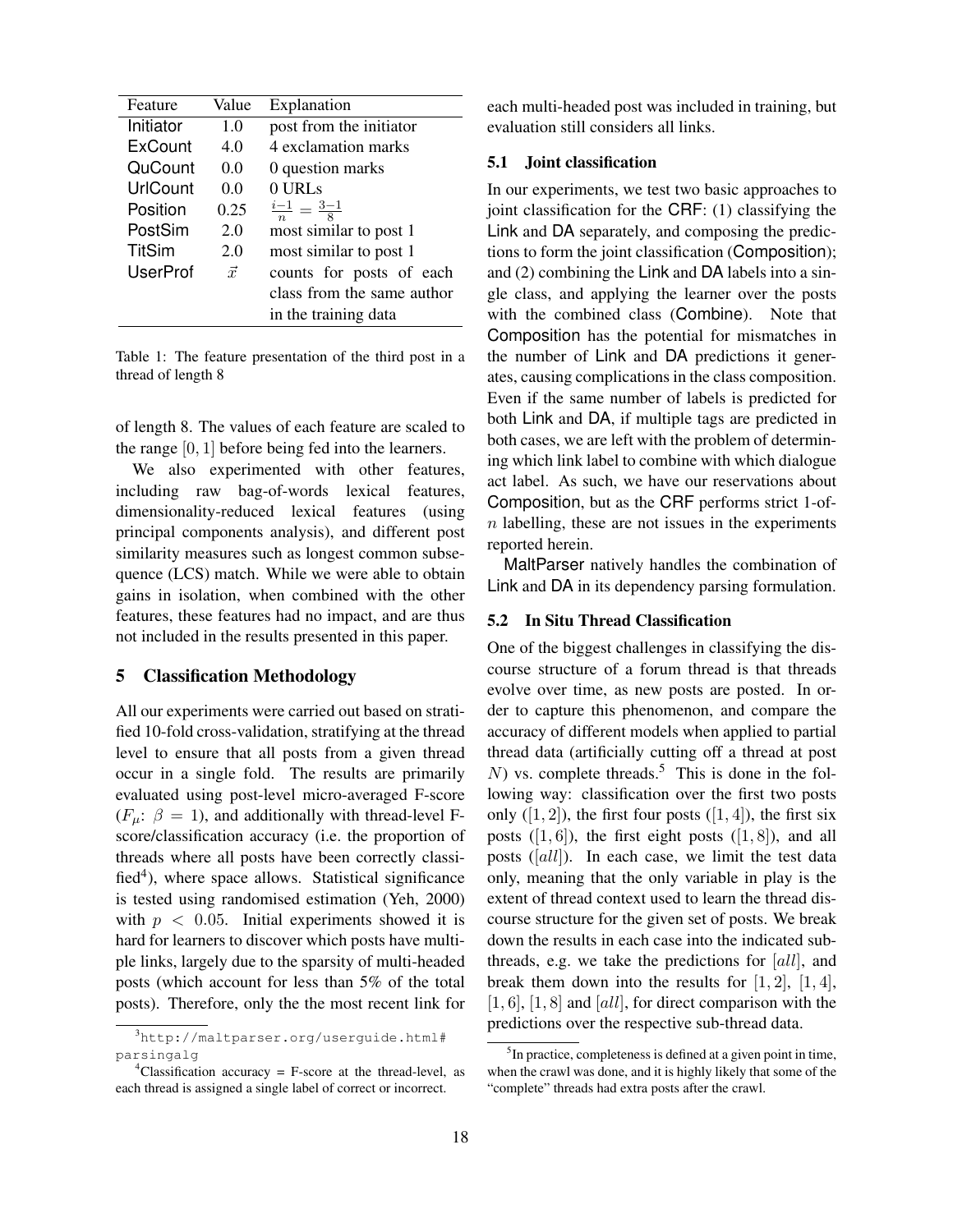| Method               | I ink       | DА          |  |
|----------------------|-------------|-------------|--|
| Kim et al. $(2010b)$ | .863 / .676 | .751 / .543 |  |
| <b>CRFSGD</b>        | .891 / .727 | .795 / .609 |  |

Table 2: Post/thread-level component-wise classification F-scores for Link and DA classes

#### 6 Experiments and Analysis

### 6.1 Joint classification

As our baseline for the task, we first use a simple majority class classifier in the form of the single joint class of 1+Answer-Answer for all posts, which has a post-level F-score of 0.284. A stronger baseline is to classify all first posts as 0+Question-Question and all subsequent posts as 1+Answeranswer, which achieves a post-level F-score of 0.515 (labelled as Heuristic).

As described in Section 5.1, one approach to joint classification with CRFSGD is to firstly conduct component-wise classification over Link and DA separately, and compose the predictions. The results for the separate Link and DA classification tasks are presented in Table 2, along with the best results for Link and DA classification from Kim et al. (2010b). At the component-wise tasks, our method is superior to Kim et al. (2010b), based on a different learner and slightly different feature set.

Next, we compose the component-wise classifications for the CRF into joint classifications (Composition). We contrast this with the combined class approach for CRFSGD and MaltParser (jointly presented as Joint in Table 3). With the combined class results, we additionally ablate each of the feature types from Section 4.2, and also present results for a dummy model, where no features are provided and the prediction is based simply on sequential priors (Dummy). The results are presented in Table 3, along with the Heuristic baseline result.

Several interesting things can be observed from the post-level F-score results in Table 3. First, with no features (Dummy), while CRFSGD performs slightly worse than the Heuristic baseline, Malt-Parser significantly surpasses the baseline. This is due to the richer sequential context model of Malt-Parser. Second, the single feature with the greatest impact on results is UserProf, i.e. user profile fea-

| Method      | <b>CRFSGD</b>                | MaltParser       |  |  |
|-------------|------------------------------|------------------|--|--|
| Heuristic   | $.515*/.311*$                |                  |  |  |
| Dummy       | $.508*/.394*$                | $.533*/.356*$    |  |  |
| Composition | $.728^*$ / .553 <sup>*</sup> |                  |  |  |
| Joint +ALL  | .756 / .578                  | .738 / .578      |  |  |
| -Initiator  | .745/0.569                   | $.708^*/ .534^*$ |  |  |
| -Position   | .750 / .565                  | .736 / .568      |  |  |
| $-PostSim$  | .753 / .578                  | .737 / .568      |  |  |
| $-TitSim$   | .760 / .587                  | .734 / .571      |  |  |
| -Punct      | .745 / .571                  | .735 / .578      |  |  |
| -UserProf   | $.672^*/.527^*$              | $.701^*/.536^*$  |  |  |

Table 3: Post/thread-level Link-DA joint classification Fscores ("\*" signifies a significantly worse result than that for the same learner with ALL features)

tures extracted from the training data; CRFSGD in particular benefits from this feature. We return to explore this effect in Section 6.4. Third, although the Initiator feature does not have much effect on CRF-SGD, it affects the performance of MaltParser significantly. Further experiments shown that the combination of Initiator and UserProf is sufficient to achieve a competitive result (i.e. 0.731). It therefore seems that MaltParser is more robust than CRF-SGD, whose performance relies crucially on userlevel features which must be learned from the training data (i.e. UserProf).

Looking to the thread-level F-scores, we observe some interesting divergences from the post-level Fscore results. First, with no features (Dummy), CRFSGD significantly outperforms both the baseline and MaltParser. This appears to be because CRFSGD performs particularly well over short threads (e.g. of length 3 and 4), but worse over longer threads. Second, the best thread-level Fscores from CRFSGD (i.e. 0.587) and MaltParser (i.e. 0.578) are not significantly different, despite the discrepancy in post-level F-score (where CRFSGD is markedly superior in this case). With the extra features, the performance of MaltParser on short threads appears to pick up noticeably, and the difference in post-level predictions is over longer threads.

If we evaluate the two models over DA superclasses only (ignoring mismatches at the subclass level for Question and Answer), the post-level Fscores for joint classification with ALL features for CRFSGD and MaltParser are 0.803 and 0.787, respectively.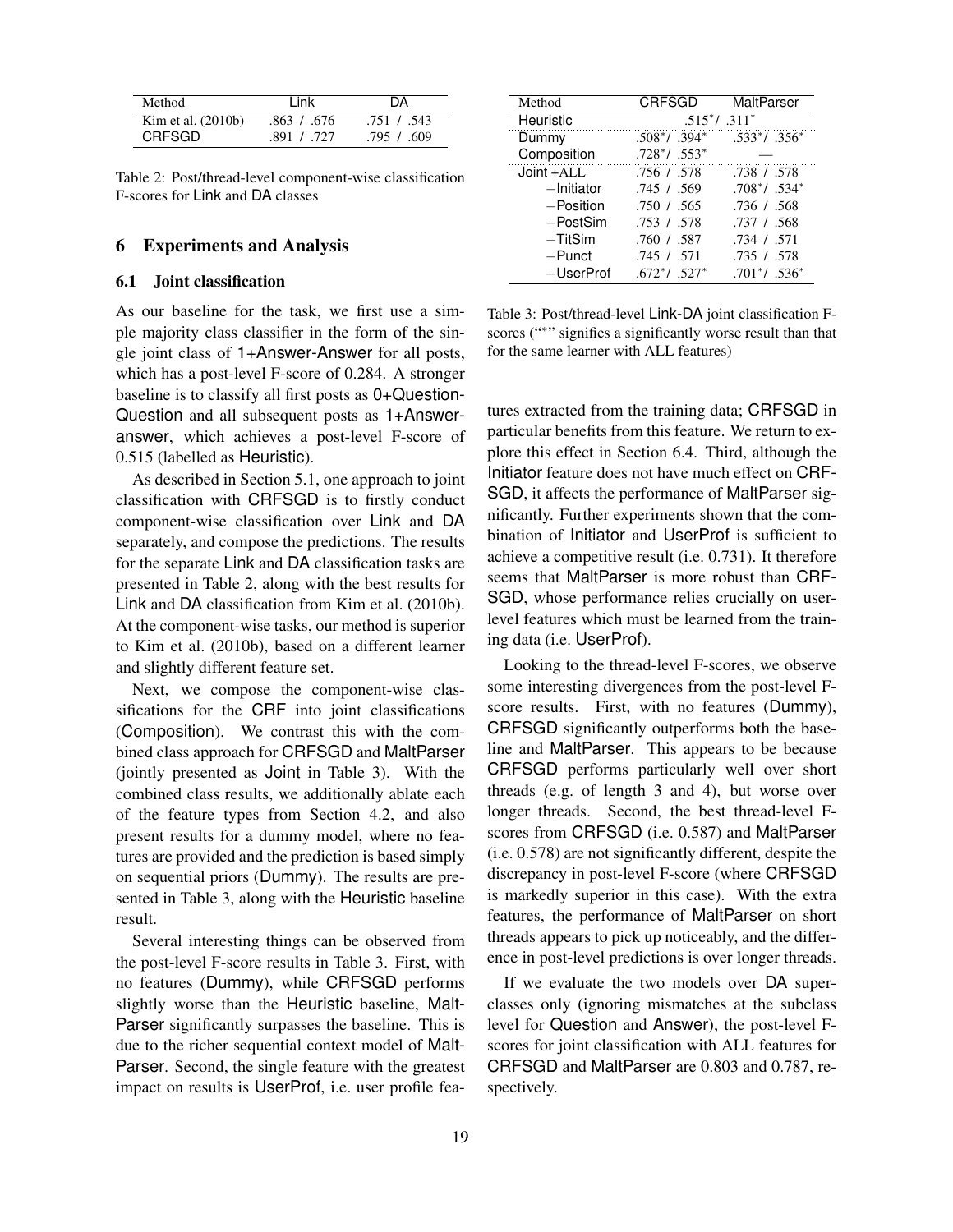| Approaches        | I ink            | DА            |
|-------------------|------------------|---------------|
| Component-wise    | $.891$ / $.727*$ | .795/0.609    |
| CRFSGD decomp     | .893 / .749      | .785 / .603   |
| MaltParser decomp | $.870^*/-730^*$  | $.766*/.571*$ |

Table 4: Post/thread-level Link and DA F-scores from component-wise classification, and from Link-DA classification decomposition ("\*" signifies a significantly *worse* result than the best result in that column)

Looking at the performance of CRFSGD (in Combine mode) and MaltParser on disconnected sub-graphs, while both models did predict a small number of non-initial posts with null-links (including MaltParser predicting 5 out of 6 posts in a single thread as having null-links), none were correct, and neither model was able to correctly predict any of the 6 actual non-initial instances of null-links in the dataset.

Finally, we took the joint classification results from CRFSGD and MaltParser using ALL features, and decomposed the predictions into Link and DA. The results are presented in Table 4, along with the results for component-wise classification from Table 2. Somewhat surprisingly, the decomposed predictions are mostly slightly worse than the results for the component-wise classification, despite achieving higher F-score for the joint classification task. This is simply due to the combined method tending to get both labels correct or both labels wrong, for a given post.

#### 6.2 Post Position-based Result Breakdown

One question in thread discourse structure classification is how accurate the predictions are at different depths in a thread (e.g. the first two posts vs. the second two posts). A breakdown of results across posts at different positions is presented in Figure 2.

The overall trend for both CRFSGD and Malt-Parser is that it becomes increasingly hard to classify posts as we continue through a thread, due to greater variability in discourse structure and greater sparsity in the data. However, it is interesting to note that the results for CRFSGD actually improve from posts 7 and 8 ([7, 8]) to posts 9 and onwards ([9, ]). To further investigate this effect, we performed class decomposition over the joint classification predictions, and performed a similar breakdown of posts



Figure 2: Breakdown of post-level Link-DA results for CRFSGD and MaltParser based on post position



Figure 3: Breakdown of post-level Link and DA F-score based on the decomposition of CRFSGD and Malt-Parser classifications

for Link and DA; the results are presented in Figure 3. It is clear that the anomaly for CRFSGD comes from the DA component, due to there being greater predictability in the dialogue for final posts in a thread (users tend to confirm a successful resolution of the problem, or report on successful external reproduction of the solution). MaltParser seems less adept at identifying that a post is at the end of a thread, and predicting the dialogue act accordingly. This observation is congruous with the findings of McDonald and Nivre (2007) that errors propagate, due to MaltParser's greedy inference strategy. The higher results for Link are to be expected, as throughout the thread, most posts tend to link locally.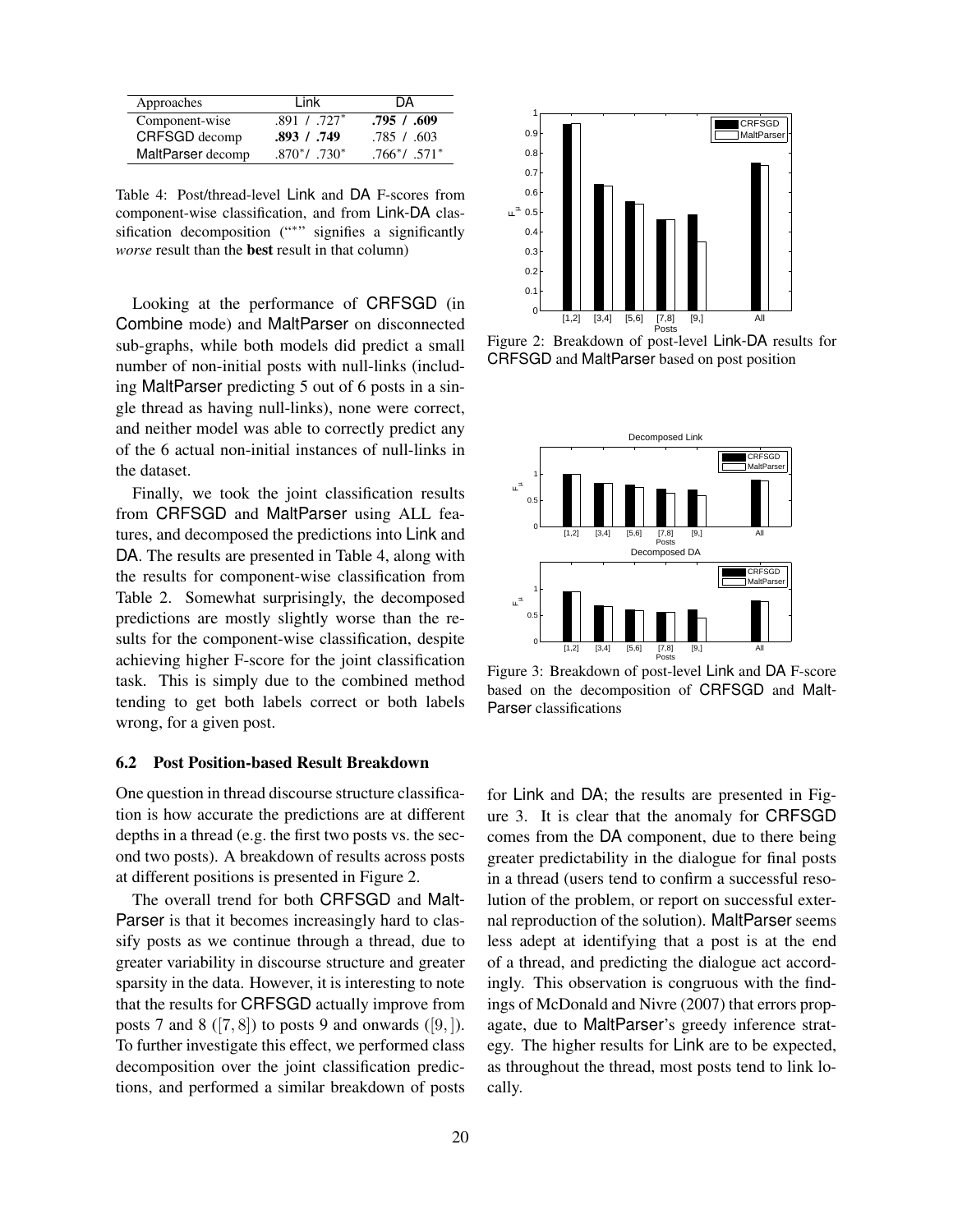| B/down<br>Test | [1, 2]    | [1, 4]    | [1,6]     | [1, 8]    | [All]     |
|----------------|-----------|-----------|-----------|-----------|-----------|
| [1, 2]         | .947/.947 |           |           |           |           |
| [1,4]          | .946/.947 | .836/.841 |           |           |           |
| [1,6]          | .946/.947 | .840/.841 | .800/.794 |           |           |
| [1, 8]         | .946/.947 | .840/.841 | .800/.794 | .780/.769 |           |
| [All]          | .946/.946 | .840/.838 | .800/.791 | .776/.767 | .756/.738 |

Table 5: Post-level Link-DA F-score for CRFSGD/MaltParser, based on in situ classification over sub-threads of different lengths (indicated in the rows), broken down over different post extents (indicated in the columns)

### 6.3 In Situ Structure Prediction

As described in Section 5.2, we simulate in situ thread discourse structure prediction by removing differing numbers of posts from the tail of the thread, and applying the trained model over the resultant sub-threads. The results for in situ classification are presented in Table 5, with the rows indicating the size of the test sub-thread, and the columns being a breakdown of results over different portions of the classified thread. The reason that we do not provide numbers for all cells in the table is that the size of the test sub-thread determines the post extents we can breakdown the results into, e.g. we cannot return results for posts  $1-4$  ([1, 4]) when the size of the test thread was only two posts  $([1, 2])$ .

From the results, we can see that both CRFSGD and MaltParser are very robust when applied to partial threads, to the extent that we actually achieve higher results over shortened versions of the thread than over the complete thread in some instances, although the only difference that is statistically significant is over [1, 8] for CRFSGD, where the prediction over the partial thread is actually superior to that over the complete thread. From this, we can conclude that it is possible to apply our method to partial threads without any reduction in effectiveness relative to classification over complete threads. As such, our method is shown to be robust when applied to real-time analysis of dynamically evolving threads.

#### 6.4 User profile feature analysis

In our experiments, we noticed that the user profile feature (UserProf) is the most effective feature for both CRFSGD and MaltParser. To gain a deeper insight into the behaviour of the feature, we binned the posts according to the number of times the author had posted in the training data, evaluated based on a

| Bin      | uscore            | Posts       | Total | Total |
|----------|-------------------|-------------|-------|-------|
|          |                   | per user    | users | posts |
| High     | 224.6             | 251         |       | 251   |
| Medium   | $1 \sim 41.7$     | $4 \sim 48$ | 45    | 395   |
| Low      | $\mathbf{\Omega}$ | $2^{\sim}4$ | 157   | 377   |
| Very Low | 0                 |             | 309   | 309   |

|  | Table 6: Statistics for the 4 groups of users |  |  |  |  |
|--|-----------------------------------------------|--|--|--|--|
|--|-----------------------------------------------|--|--|--|--|

user score (*uscore*) for each user:

$$
uscore_i = \frac{\sum_{j=1}^{n_i} s_{p_{i,j}}}{n_i}
$$

where  $n_i$  is the number of posts by user *i*, and  $s_{p_{i,j}}$  is the number of posts by user  $i$  that occur as training instances for other posts by the same author. uscore reflects the average training–test post ratio per user in cross-validation. Note that as we include all posts from a given thread in a single partition during crossvalidation, it is possible for an author to have posted 4 times, but have a uscore of 0 due to those posts all occurring in the same thread.

We ranked the users in the dataset in descending order of  $uscore$ , sub-ranking on  $n_i$  in cases of a tie in uscore. The users were binned into 4 groups of roughly equal post size. The detailed statistics are shown in Table 6, noting that the high-frequency bin ("High") contains posts from a single user. We present the post-level micro-averaged F-score for posts in each bin based on CRFSGD, with and without user profile features, in Figure 4.

Contrary to expectation, the UserProf features have the greatest impact for users with fewer posts. In fact, a statistically significant difference was observed only for users with no posts in the training data (*uscore*  $= 0$ ), where the F-score jumped over 10% in absolute terms for both the Low and Very Low bins. Our explanation for this effect is that the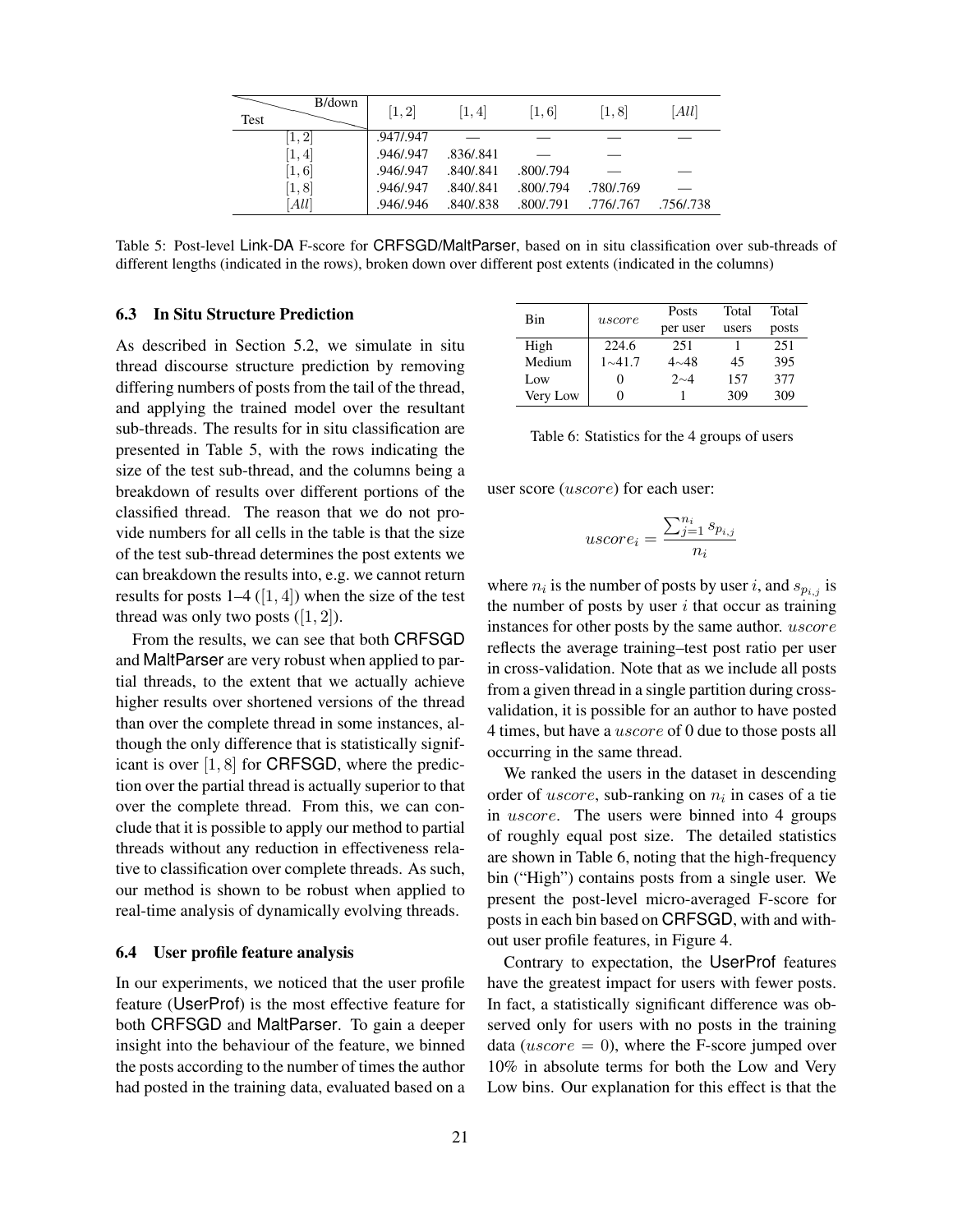

Figure 4: Post-level joint classification results for users binned by *uscore*, based on CRFSGD with and without UserProf features)

lack of user profile information is predictive of the sort of posts we can expect from a user (i.e. they tend to be newbie users, asking questions).

## 7 Conclusions and Future Work

In this research, we explored the joint classification of web user forum thread discourse structure, in the form of a rooted directed acyclic graph over posts, with edges labelled with dialogue acts. Three classification approaches were proposed: separately predicting Link and DA labels, and composing them into a joint class; predicting a combined Link-DA class using a structured classifier; and applying dependency parsing to the problem. We found the combined approach based on CRFSGD to perform best over the task, closely followed by dependency parsing with MaltParser.

We also examined the task of in situ classification of dialogue structure, in the form of predicting the discourse structure of partial threads, as contrasted with classifying only complete threads. We found that there was no drop in F-score over different subextents of the thread in classifying partial threads, despite the relative lack of thread context.

In future work, we plan to delve further into dependency parsing, looking specifically at the implications of multi-headedness and disconnected subgraphs on dependency parsing. We also intend to carry out meta-classification, combining the predictions of CRFSGD and MaltParser.

Our user profile features were found to be the pick of our features, but counter-intuitively, to benefit users with no posts in the training data, rather than prolific users. We wish to explore this effect further, including incorporating unsupervised user-level features into our classifiers.

### Acknowledgements

The authors wish to acknowledge the development efforts of Johan Hall in configuring MaltParser to handle numeric features, and be able to parse thread structures. NICTA is funded by the Australian government as represented by Department of Broadband, Communication and Digital Economy, and the Australian Research Council through the ICT Centre of Excellence programme.

#### References

- Léon Bottou. 2011. CRFSGD software. http:// leon.bottou.org/projects/sgd.
- Xin Cao, Gao Cong, Bin Cui, Christian S. Jensen, and Ce Zhang. 2009. The use of categorization information in language models for question retrieval. In *Proceedings of the 18th ACM Conference on Information and Knowledge Management (CIKM 2009)*, pages 265–274, Hong Kong, China.
- Vitor R. Carvalho and William W. Cohen. 2005. On the collective classification of email "speech acts". In *Proceedings of 28th International ACM-SIGIR Conference on Research and Development in Information Retrieval (SIGIR 2005)*, pages 345–352.
- Jeffrey Chan and Conor Hayes. 2010. Decomposing discussion forums using user roles. In *Proceedings of the WebSci10: Extending the Frontiers of Society On-Line (WebSci10)*, pages 1–8, Raleigh, USA.
- Jeffrey Chan, Conor Hayes, and Elizabeth M. Daly. 2010. Decomposing discussion forums using user roles. In *Proceedings of the Fourth International AAAI Conference on Weblogs and Social Media (ICWSM 2010)*, pages 215–8, Washington, USA.
- Chih-Chung Chang and Chih-Jen Lin. 2011. LIB-SVM: A library for support vector machines. *ACM Transactions on Intelligent Systems and Technology*, 2(3):27:1–27:27. Software available at http:// www.csie.ntu.edu.tw/˜cjlin/libsvm.
- William W. Cohen, Vitor R. Carvalho, and Tom M. Mitchell. 2004. Learning to classify email into "speech acts". In *Proceedings of the 2004 Conference on Empirical Methods in Natural Language Processing (EMNLP 2004)*, pages 309–316, Barcelona, Spain.
- Gao Cong, Long Wang, Chin-Yew Lin, Young-In Song, and Yueheng Sun. 2008. Finding question-answer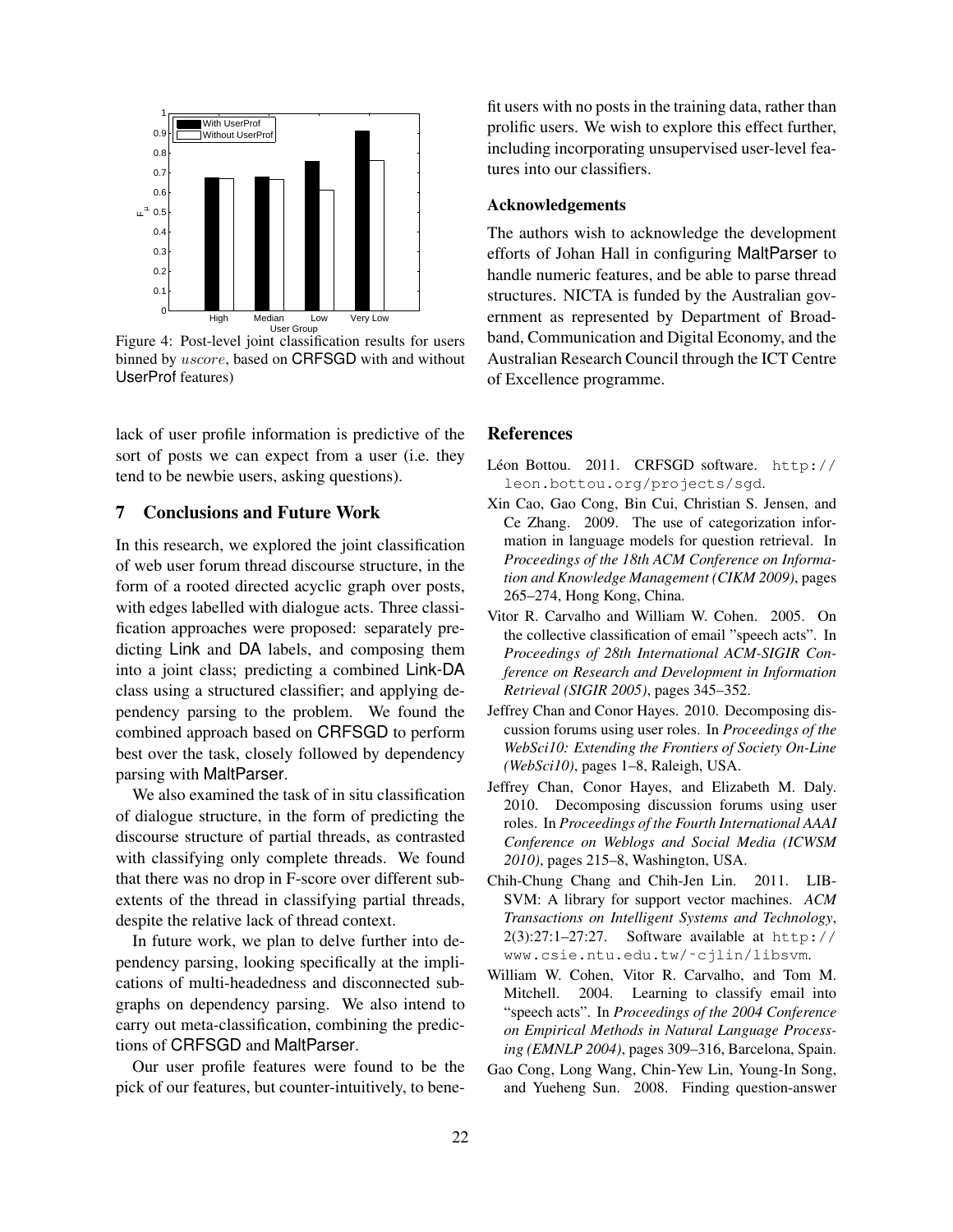pairs from online forums. In *Proceedings of 31st International ACM-SIGIR Conference on Research and Development in Information Retrieval (SIGIR'08)*, pages 467–474, Singapore.

- Daniel Dahlmeier, Hwee Tou Ng, and Tanja Schultz. 2009. Joint learning of preposition senses and semantic roles of prepositional phrases. In *Proceedings of the 2009 Conference on Empirical Methods in Natural Language Processing (EMNLP 2009)*, pages 450–458, Singapore. Association for Computational Linguistics.
- Shilin Ding, Gao Cong, Chin-Yew Lin, and Xiaoyan Zhu. 2008. Using conditional random fields to extract context and answers of questions from online forums. In *Proceedings of the 46th Annual Meeting of the ACL: HLT (ACL 2008)*, pages 710–718, Columbus, USA.
- Jason Eisner and Noah A. Smith. 2005. Parsing with soft and hard constraints on dependency length. In *Proceedings of the Ninth International Workshop on Parsing Technology*, pages 30–41, Vancouver, Canada.
- Jonathan L. Elsas and Jaime G. Carbonell. 2009. It pays to be picky: An evaluation of thread retrieval in online forums. In *Proceedings of 32nd International ACM-SIGIR Conference on Research and Development in Information Retrieval (SIGIR'09)*, pages 714–715, Boston, USA.
- Micha Elsner and Eugene Charniak. 2008. You talking to me? a corpus and algorithm for conversation disentanglement. In *Proceedings of the 46th Annual Meeting of the ACL: HLT (ACL 2008)*, pages 834–842, Columbus, USA.
- Jenny Rose Finkel and Christopher D. Manning. 2009. Joint parsing and named entity recognition. In *Proceedings of Human Language Technologies: The 2009 Annual Conference of the North American Chapter of the Association for Computational Linguistics (NAACL HLT 2009)*, pages 326–334, Boulder, Colorado. Association for Computational Linguistics.
- Blaz Fortuna, Eduarda Mendes Rodrigues, and Natasa Milic-Frayling. 2007. Improving the classification of newsgroup messages through social network analysis. In *Proceedings of the 16th ACM Conference on Information and Knowledge Management (CIKM 2007)*, pages 877–880, Lisbon, Portugal.
- Barbara J. Grosz and Candace L. Sidner. 1986. Attention, intention and the structure of discourse. *Computational Linguistics*, 12(3):175–204.
- Edward Ivanovic. 2008. Automatic instant messaging dialogue using statistical models and dialogue acts. Master's thesis, University of Melbourne.
- Su Nam Kim, Lawrence Cavedon, and Timothy Baldwin. 2010a. Classifying dialogue acts in one-on-one live chats. In *Proceedings of the 2010 Conference on Empirical Methods in Natural Language Processing (EMNLP 2010)*, pages 862–871, Boston, USA.
- Su Nam Kim, Li Wang, and Timothy Baldwin. 2010b. Tagging and linking web forum posts. In *Proceedings of the 14th Conference on Computational Natural Language Learning (CoNLL-2010)*, pages 192–202, Uppsala, Sweden.
- Sandra Kübler, Ryan McDonald, and Joakim Nivre. 2009. Dependency parsing. *Synthesis Lectures on Human Language Technologies*, 2(1):1–127.
- John Lafferty, Andrew McCallum, and Fernando Pereira. 2001. Conditional random fields: Probabilistic models for segmenting and labeling sequence data. In *Proceedings of the 18th International Conference on Machine Learning*, pages 282–289, Williamstown, USA.
- Andrew Lampert, Robert Dale, and Cécile Paris. 2008. The nature of requests and commitments in email messages. In *Proceedings of the AAAI 2008 Workshop on Enhanced Messaging*, pages 42–47, Chicago, USA.
- Robert Leaman, Laura Wojtulewicz, Ryan Sullivan, Annie Skariah, Jian Yang, and Graciela Gonzalez. 2010. Towards internet-age pharmacovigilance: Extracting adverse drug reactions from user posts in healthrelated social networks. In *Proceedings of the 2010 Workshop on Biomedical Natural Language Processing (ACL 2010)*, pages 117–125, Uppsala, Sweden.
- Oliver Lemon, Alex Gruenstein, and Stanley Peters. 2002. Collaborative activities and multi-tasking in dialogue systems. *Traitement Automatique des Langues (TAL), Special Issue on Dialogue*, 43(2):131–154.
- Chen Lin, Jiang-Ming Yang, Rui Cai, Xin-Jing Wang, Wei Wang, and Lei Zhang. 2009. Modeling semantics and structure of discussion threads. In *Proceedings of the 18th International Conference on the World Wide Web (WWW 2009)*, pages 1103–1104, Madrid, Spain.
- Marco Lui and Timothy Baldwin. 2009. You are what you post: User-level features in threaded discourse. In *Proceedings of the 14th Australasian Document Computing Symposium (ADCS 2009)*, Sydney, Australia.
- Marco Lui and Timothy Baldwin. 2010. Classifying user forum participants: Separating the gurus from the hacks, and other tales of the internet. In *Proceedings of the 2010 Australasian Language Technology Workshop (ALTW 2010)*, pages 49–57, Melbourne, Australia.
- Ryan McDonald and Joakim Nivre. 2007. Characterizing the errors of data-driven dependency parsing models. In *Proceedings of the 2007 Joint Conference on Empirical Methods in Natural Language Processing and Computational Natural Language Learning (EMNLP-CoNLL 2007)*, pages 122–131, Prague, Czech Republic.
- Ryan McDonald and Fernando Pereira. 2006. Online learning of approximate dependency parsing algorithms. In *Proceedings of the 11th Conference of*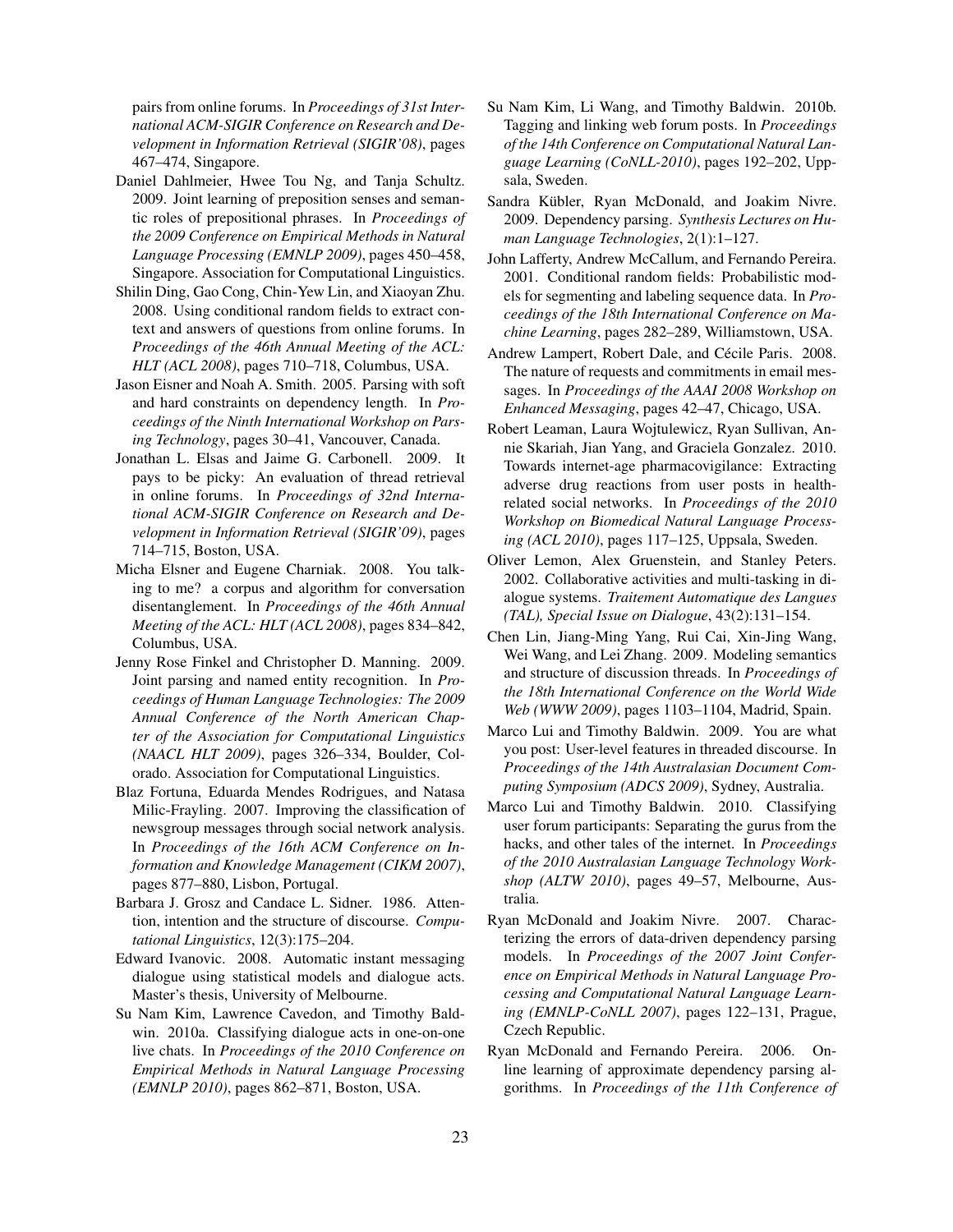*the European Chapter of the Association for Computational Linguistics (EACL 2006)*, pages 81–88, Trento, Italy.

- Ryan McDonald, Fernando Pereira, Kiril Ribarov, and Jan Hajic. 2005. Non-projective dependency parsing using spanning tree algorithms. In *Proceedings of Human Language Technology Conference and Conference on Empirical Methods in Natural Language Processing*, pages 523–530, Vancouver, Canada.
- Gabriel Murray, Steve Renals, Jean Carletta, and Johanna Moore. 2006. Incorporating speaker and discourse features into speech summarization. In *Proceedings of the Main Conference on Human Language Technology Conference of the North American Chapter of the Association of Computational Linguistics*, pages 367– 374.
- Klemens Muthmann, Wojciech M. Barczyński, Falk Brauer, and Alexander Löser. 2009. Near-duplicate detection for web-forums. In *Proceedings of the 2009 International Database Engineering & Applications Symposium (IDEAS 2009)*, pages 142–151, Cetraro, Italy.
- Joakim Nivre, Johan Hall, Jens Nilsson, Atanas Chanev, Gülsen Eryigit, Sandra Kübler, Svetoslav Marinov, and Erwin Marsi. 2007. MaltParser: A languageindependent system for data-driven dependency parsing. *Natural Language Engineering*, 13(02):95–135.
- Joakim Nivre. 2003. An efficient algorithm for projective dependency parsing. In *Proceedings of the 8th International Workshop on Parsing Technologies (IWPT 03)*, pages 149–160, Nancy, France.
- Joakim Nivre. 2004. Incrementality in deterministic dependency parsing. In *Proceedings of the ACL Workshop Incremental Parsing: Bringing Engineering and Cognition Together (ACL-2004)*, pages 50–57, Barcelona, Spain.
- Carolyn Penstein Rosé, Barbara Di Eugenio, Lori S. Levin, and Carol Van Ess-Dykema. 1995. Discourse processing of dialogues with multiple threads. In *Proceedings of the 33rd Annual Meeting of the Association for Computational Linguistics*, pages 31–38, Cambridge, USA.
- Kenji Sagae and Jun'ichi Tsujii. 2008. Shift-reduce dependency DAG parsing. In *Proceedings of the 22nd International Conference on Computational Linguistics (COLING 2008)*, pages 753–760, Manchester, UK.
- Kenji Sagae. 2009. Analysis of discourse structure with syntactic dependencies and data-driven shift-reduce parsing. In *Proceedings of the 11th International Conference on Parsing Technologies (IWPT-09)*, pages 81– 84, Paris, France.
- Anne Schuth, Maarten Marx, and Maarten de Rijke. 2007. Extracting the discussion structure in comments

on news-articles. In *Proceedings of the 9th Annual ACM International Workshop on Web Information and Data Management*, pages 97–104, Lisboa, Portugal.

- Jangwon Seo, W. Bruce Croft, and David A. Smith. 2009. Online community search using thread structure. In *Proceedings of the 18th ACM Conference on Information and Knowledge Management (CIKM 2009)*, pages 1907–1910, Hong Kong, China.
- Elinzabeth Shriberg, Raj Dhillon, Sonali Bhagat, Jeremy Ang, and Hannah Carvey. 2004. The ICSI meeting recorder dialog act (MRDA) corpus. In *Proceedings of the 5th SIGdial Workshop on Discourse and Dialogue*, pages 97–100, Cambridge, USA.
- Parikshit Sondhi, Manish Gupta, ChengXiang Zhai, and Julia Hockenmaier. 2010. Shallow information extraction from medical forum data. In *Proceedings of the 23rd International Conference on Computational Linguistics (COLING 2010), Posters Volume*, pages 1158–1166, Beijing, China.
- Radu Soricut and Daniel Marcu. 2003. Sentence level discourse parsing using syntactic and lexical information. In *Proceedings of the 2003 Human Language Technology Conference of the North American Chapter of the Association for Computational Linguistics (HLT-NAACL 2003)*, pages 149–156, Edmonton, Canada.
- Andreas Stolcke, Klaus Ries, Noah Coccaro, Elizabeth Shriberg, Rebecca Bates, Daniel Jurafsky, Pail Taylor, Rachel Martin, Carol Van Ess-Dykema, and Marie Meteer. 2000. Dialogue act modeling for automatic tagging and recognition of conversational speech. *Computational Linguistics*, 26(3):339–373.
- Charles Sutton and Andrew McCallum. 2005. Joint parsing and semantic role labeling. In *Proceedings of the Ninth Conference on Computational Natural Language Learning (CoNLL-2005)*, pages 225–228, Ann Arbor, Michigan. Association for Computational Linguistics.
- Pasi Tapanainen and Timo Jarvinen. 1997. A nonprojective dependency parser. In *Proceedings of the Fifth Conference on Applied Natural Language Processing*, pages 64–71, Washington, USA.
- Nayer Wanas, Motaz El-Saban, Heba Ashour, and Waleed Ammar. 2008. Automatic scoring of online discussion posts. In *Proceeding of the 2nd ACM workshop on Information credibility on the web (WICOW '08)*, pages 19–26, Napa Valley, USA.
- Yi-Chia Wang and Carolyn P. Rosé. 2010. Making conversational structure explicit: identification of initiation-response pairs within online discussions. In *Human Language Technologies: The 2010 Annual Conference of the North American Chapter of the Association for Computational Linguistics (NAACL HLT 2010)*, pages 673–676.